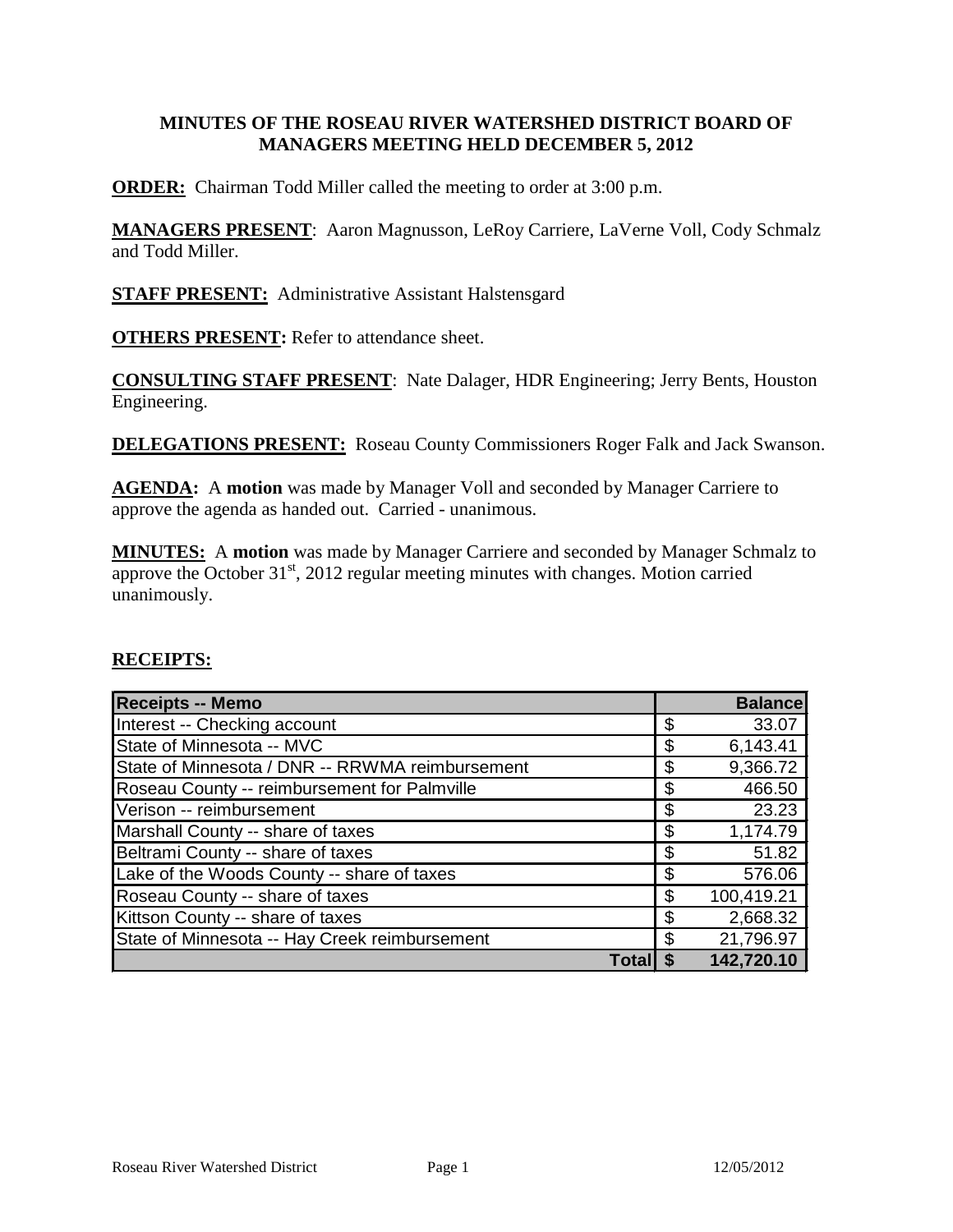| <b>Bills</b>                                                  | <b>Amount</b>             |            |
|---------------------------------------------------------------|---------------------------|------------|
| Tracy Halstensgard -- wages                                   | \$                        | 2,281.96   |
| LaVerne Voll -- per diems and reimbursements                  | $\overline{\mathbb{S}}$   | 555.00     |
| Cody Schmaltz -- per diems and reimbursements                 | $\overline{\$}$           | 276.81     |
| Todd Miller --per diems and reimbursements                    | $\overline{\mathbb{S}}$   | 1,123.63   |
| Aaron Magnusson -- per diems and reimbursements               | $\overline{\$}$           | 77.42      |
| LeRoy Carriere -- per diems and reimbursements                | \$                        | 881.27     |
| PERA -- employer / employee contribution                      | $\overline{\$}$           | 382.77     |
| Sjobergs TV -- internet access                                | \$                        | 45.53      |
| Doug's Supermarket -- meeting expense                         | $\overline{\mathbb{S}}$   | 33.95      |
| Marco -- copier maintenance                                   | $\overline{\$}$           | 22.50      |
| Postmaster -- stamps & mailing board packet                   | $\overline{\$}$           | 144.70     |
| Roseau Times-Region -- notice and notice of hearing           | $\overline{\$}$           | 78.75      |
| Minnesota Energy -- natural gas bill                          | $\overline{\mathcal{S}}$  | 92.96      |
| CenturyLink -- phone service                                  | $\overline{\$}$           | 113.33     |
| Postmaster -- annual PO Box fee                               | $\overline{\mathbb{S}}$   | 70.00      |
| City of Roseau -- utilities                                   | $\overline{\$}$           | 217.77     |
| Warroad Pioneer -- job posting                                | \$                        | 84.00      |
| Northern Watch -- job posting                                 | $\overline{\mathfrak{s}}$ | 149.11     |
| Rinke Noonan -- legal fees, SD 51 hearing                     | \$                        | 337.50     |
| Fleet supply -- Hay Creek gates                               | \$                        | 1,058.00   |
| Dennis Wahl -- installation of safety rails on WD3 structures | $\overline{\$}$           | 638.25     |
| Roseau Bakery -- cakes for meetings                           | $\overline{\mathcal{S}}$  | 55.84      |
| Holthusen Construction Inc. -- lowering of culvert in WD 3    | $\overline{\$}$           | 450.00     |
| Comstock Custom Mowing -- filling & leveling of ditch (SD 51) | $\overline{\mathcal{S}}$  | 655.20     |
| Roso Cleaners & laundromat -- rug service                     | $\overline{\$}$           | 18.80      |
| Ace Hardware -- new mop bucket, mop and cleaner               | $\overline{\mathcal{S}}$  | 94.00      |
| RRWMB -- share of taxes 4th qtr                               | $\overline{\$}$           | 58,824.82  |
| Roseau County Highway Dept. -- culverts for Palmville         | \$                        | 897.52     |
| Signature Jewelers -- Watch for Todd                          | $\overline{\mathbb{S}}$   | 74.80      |
| Signature Jewelers -- engraving                               | $\overline{\$}$           | 10.00      |
| Halverson Sand and Gravel -- Hay Creek construction           | $\overline{\$}$           | 20,114.52  |
| Spruce Valley Corp. -- PE #20 Hay Creek construction          | \$                        | 5,190.32   |
| HDR Engineering -- RRWMA project engineering                  | \$                        | 22,756.66  |
| Ron Huderle -- SD 51 debris removal                           | $\overline{\mathcal{S}}$  | 4,500.00   |
| Frank's TV & Radio Shack -- flash drives                      | \$                        | 39.50      |
| <b>Total</b>                                                  | $\overline{\mathbf{s}}$   | 122,347.19 |

**BILLS:** A motion was made by Manager Voll to pay the normal monthly bills excluding the Roseau County bill for fees and penalties, seconded by Manager Carriere. Motion carried unanimous.

Engineer Dalager gave an informational presentation on the proposed CR 112 project, followed by questions from the audience. After discussion, it was decided that the landowners would get together with the county and township for further discussion.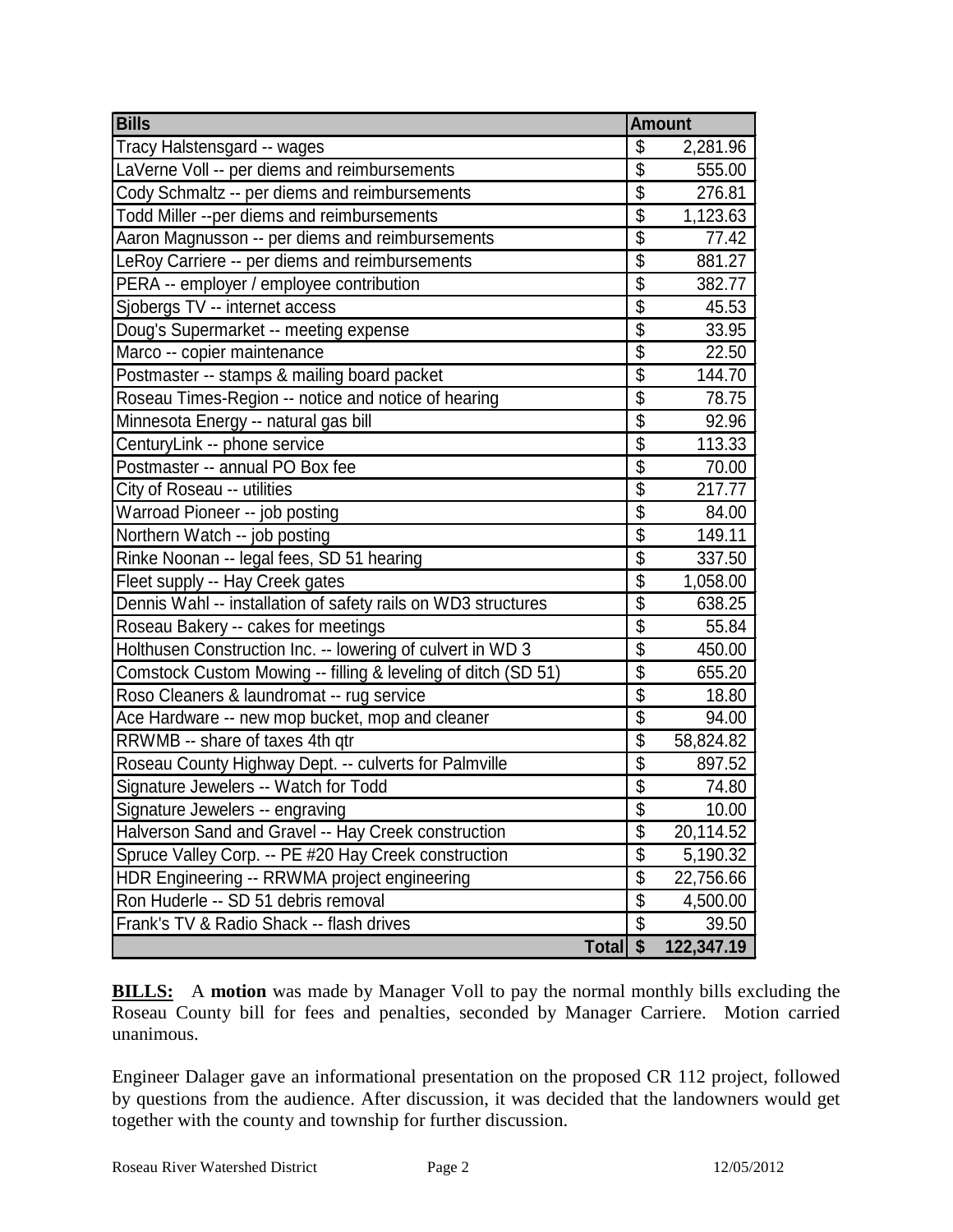The Board discussed the interviews for the Administrator position. It was Chairman Miller's recommendation to have a special meeting after the public hearing on Dec. 12 to discuss it further.

# **DELEGATIONS:**

Commissioners Falk and Swanson had nothing to present at this meeting.

## **PROJECT REPORT:**

Hay Creek/Norland: Engineer Dalager stated there has been no word from the COE on the proposed mitigation plan. Gates and signage have been installed. The board discussed the dollar amount to be attributed to SD 51 for the construction of the project. It was the recommendation of the board to allocate \$500,000.00 in SD 51 funds. A **motion** was made by Manager Voll seconded by Manager Magnusson to accept the one year grant extension and authorize Chairman Miller to sign the amendment. Motion carried unanimously. There was discussion on PE #20. A **motion** was made by Manager Voll, seconded by Manager Magnusson to approve PE #20 to Spruce Valley Corp in the amount of \$5,190.32. Motion carried unanimously. A **motion** was made by Manager Carriere, seconded by Manager Voll to approve the Halverson Sand & Gravel bill in the amount of \$20,114.52. Motion carried unanimously.

Palmville Project: A **motion** was made by Manager Carriere seconded by Manager Schmalz to accept the one year grant extension and authorize Chairman Miller to sign the amendment. Motion carried unanimously. Manager Voll made a **motion**, seconded by Manager Carriere to submit the HDR Engineering bill to Molly McGreagor, MN DNR Regional Planner as part of the monitoring costs. Motion carried unanimously.

Beltrami: Chairman Miller updated the board on the draft LUP CCMP. Engineer Bents commented on the plan to request 20% reduction of water coming out of the forest. Engineer Bents had several handouts for the board showing options moving forward.

Manager Voll asked if Chairman Miller would be interested in following up with this project after he is off the board. Chairman Miller spoke about the appointment to the RRWMB.

Chairman Miller discussed the meeting with Roseau County and COE concerning permit violations in CD 7 and the proposed Hay Creek Headwaters project.

An Environmental Assessment has been completed on the Beaver Township Impoundment Site.

Arpin Impoundment: Chairman Miller discussed landowner willingness and lack thereof as well as possible changes to the alignment of the impoundment. There was also discussion on constructing dikes out of organic material and the maintenance cost associated with doing so.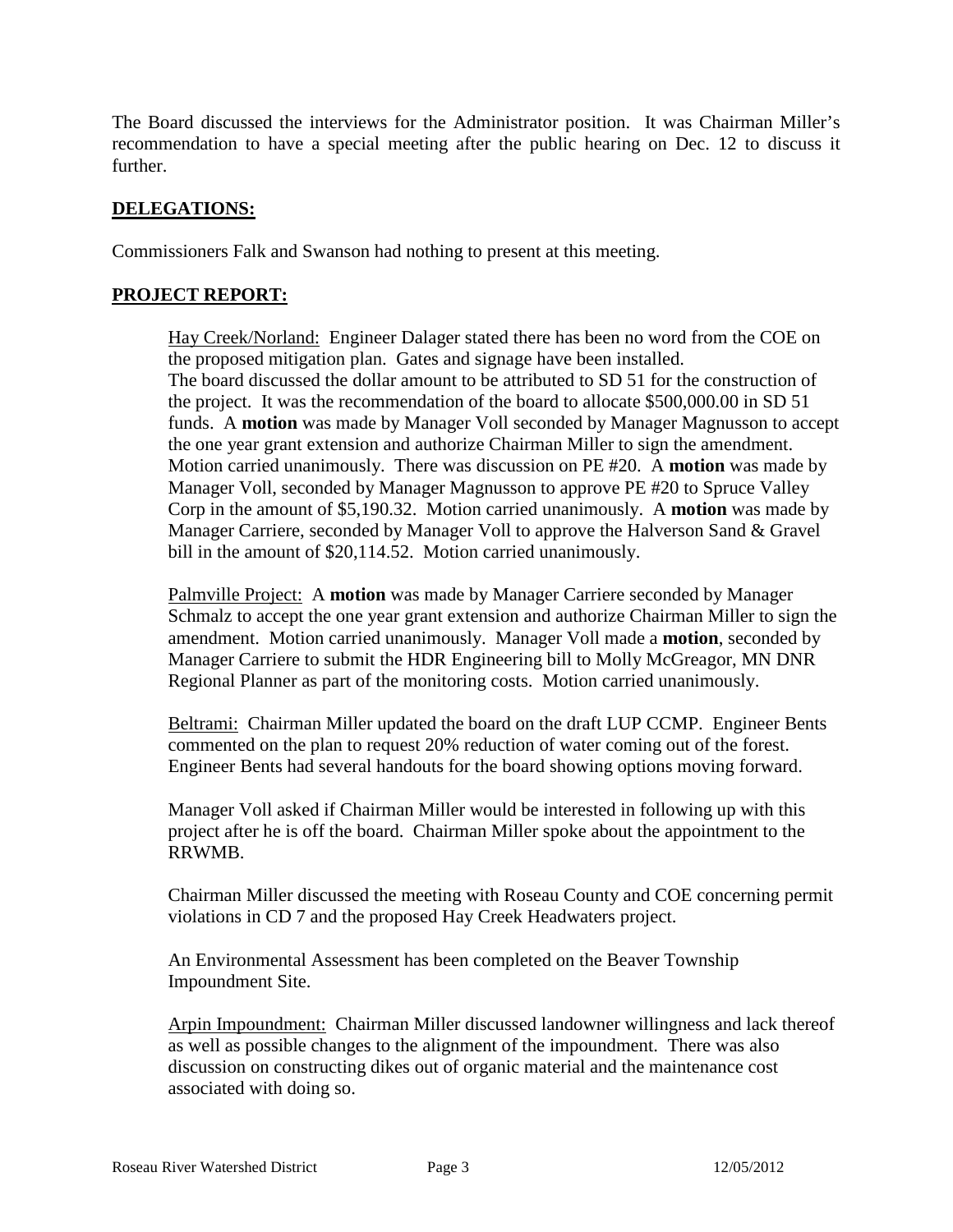SD 51 cleaning: The board reviewed Ron Huderle's email and photos. A **motion** was made by Manager Voll to advance the requested funds to Mr. Huderle, seconded by Manager Schmalz. Motion carried unanimously.

RRWMA: Engineer Dalager gave an update on the COE geotechnical survey and discussed a water quality analysis. Engineer Dalager suggested scheduling a public hearing to accept the preliminary engineer's report with a PT meeting the same day. The location of the hearing will be in Badger in early February. Chairman Miller discussed the presentation at the RRIW meeting. A **motion** was made by Manager Carriere, seconded by Manager Schmalz to approve the HDR Engineering in the amount of \$22,756.66. Motion carried unanimously.

Manager Voll left the meeting at 4:50 p.m.

# **PERMITS:**

The board discussed permit #12-16 (Roger Skime). Manager Carriere discussed the location of the proposed crossing. A **motion** was made by Manager Carriere to deny the permit, seconded by Manager Magnusson. Motion carried unanimously.

Manager Carriere discussed complaint with permit #12-04 for David Dahlgren. There were no issues with the permit.

# **Chairman's Report:**

- RRWMB:
	- o Treasurers report
	- o Basin Commission report and conference dates
	- o Ron Harnack's report
	- o Public information committee

# **ADMINISTRATIVE REPORT:**

- Dave Grafstrom completed the Vegetation Monitoring Report for the West Interceptor.
- RRWMA funding The Board directed Administrative Assistant Halstensgard to utilize the RRWMB advanced funds.
- BWSR sidewater inlets The landowners along lateral 2 will be the next contacted.
- A **motion** was made by Manager Carriere, seconded by Manager Schmalz to approved hiring Drees, Risky & Vallager for the 2012 audit. Motion carried unanimously.
- Bill from Kittson County
- Jon Schauer year end QuickBooks consultant appointment
- Administrative Assistant will be out of the office on Dec.  $7<sup>th</sup>$  and  $11<sup>th</sup>$
- Jan Farris culvert issue. Follow up will be at the next meeting.
- Sale of old copier to the Warroad Library.
- Photos taken by Manager Schmalz were presented to the Board of the filling in of ditches along the Canadian border on The Nature Conservancy land.